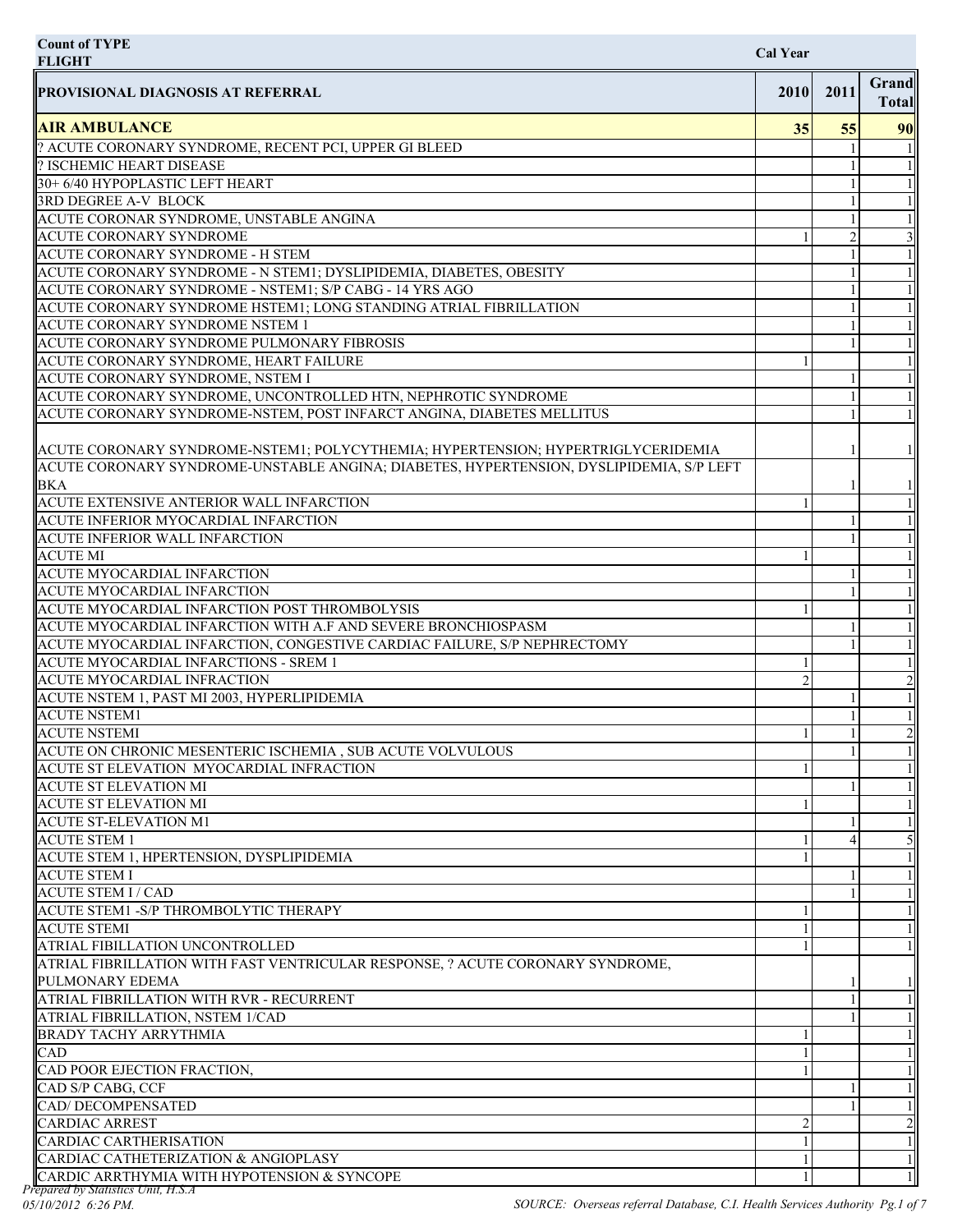| <b>Count of TYPE</b><br><b>Cal Year</b><br><b>FLIGHT</b>                                                                    |                |      |                         |
|-----------------------------------------------------------------------------------------------------------------------------|----------------|------|-------------------------|
| <b>PROVISIONAL DIAGNOSIS AT REFERRAL</b>                                                                                    | 2010           | 2011 | Grand<br><b>Total</b>   |
| CHF - MITRAL VALVE DISEASE, ATRIAL FIBRILLATION                                                                             |                |      |                         |
| CHF - SEVERE CAD                                                                                                            |                |      |                         |
| DILATED CARDIOMYOPATHY                                                                                                      |                |      |                         |
| HEART FAILURE ? SECONDARY TO SILENT M I, PULMONARY FIBROSIS, CARDIAC CATH & PULMONARY                                       |                |      |                         |
| <b>CONSULT</b><br>ISCHEMIC STROKE, HEMORRHAGIC TRANSFORMATON                                                                |                |      |                         |
| LEFT VENTRICULAR FAILURE 2ND TO NSTEM1                                                                                      |                |      |                         |
| <b>MITRAL STENOSIS</b>                                                                                                      |                |      |                         |
| <b>NSTEM1</b>                                                                                                               |                |      |                         |
| <b>NSTEM1</b>                                                                                                               |                |      |                         |
| NSTEM1/ACUTE CHF                                                                                                            |                |      |                         |
| NSTEM1/ACUTE CORONARY SYNDROME                                                                                              |                |      |                         |
| <b>NSTEMI</b>                                                                                                               |                |      |                         |
| NSTEMI & ATRIAL ARRHYTHMIA                                                                                                  |                |      |                         |
| PAROXYSMAL ATRIAL FIBRILLATION, DIASTOLIC HEART FAILURE                                                                     |                |      |                         |
| PEDIATRIC CARDIAC SURGERY                                                                                                   |                |      |                         |
| RECENT MI COMPLETE HEART BLOCK                                                                                              |                |      |                         |
| RECENT ONSET OF INTRACTABLE ATRIAL FIBRILLATION; HYPERTENSION                                                               |                |      |                         |
| RECURRENT NON STEM 1, M1, PULMONARY FIBROSIS                                                                                |                |      |                         |
| S/P CARDIAC ARREST MI , VENTRICULAR FIBRILLATION 2 TO HYPERKALEMIA                                                          |                |      |                         |
| S/P CARDIORESPIRATOY ARREST, CORONARY ARTERY ISCHEMIA                                                                       |                |      |                         |
| SEVERE CHF/DILATED CARDIOMYEOPATHY                                                                                          |                |      |                         |
| STAPH AUREUS BACTEREMIA/MITRAL REGURGITATION/NEW ONSET ATRIL FIBRILLATION                                                   |                |      |                         |
| SYMPTOMATIC BRADYCARDIA, HEART FAILURE                                                                                      |                |      |                         |
| UNSTABLE ANGINA INA MAN WITH RECENT STENTING. R/O IN STENT THROMBOSIS<br>VENTRICULAR TACYCARDIA S/P ELECTRIAL CARDIOVERSION |                |      |                         |
|                                                                                                                             |                |      |                         |
| <b>COMMERCIAL</b>                                                                                                           | 168            | 194  | 362                     |
| IHD S/P ANGIOPLASTY AND STENTING S/P MI, AORTIC STENOSIS                                                                    |                |      |                         |
| ? CAD                                                                                                                       |                |      |                         |
| ? CARDIAC AMYLOIDOSIS                                                                                                       |                |      |                         |
| ? FLASH PULMONARY EDEMA VS HEART FAILURE<br>3RD DEGREE HEART BLOCK                                                          | $\overline{2}$ |      | $\mathbf{c}$            |
| 3RD DEGREE HEART BLOCK/PACEMAKER                                                                                            |                |      |                         |
| 414-01 CORONARY ARTHEROSCLEROSIS 78S.S9 SHOCK WITHOUT TRAUMA; INTERMEDIATE CORONARY SYNDROME                                |                |      |                         |
| ABNORMAL EEG, BRACYCARDIA & IREG RHYTHM                                                                                     |                |      |                         |
| <b>ACUTE CORONARY SYNDROME</b>                                                                                              |                |      | $\overline{\mathbf{3}}$ |
| ACUTE CORONARY SYNDROME - UNSTABLE ANGINA                                                                                   |                |      | $\overline{\mathbf{3}}$ |
| ACUTE CORONARY SYNDROME - UNSTABLE ANGINA, DYSLIPIDEMIA, GERD                                                               |                |      |                         |
| ACUTE CORONARY SYNDROME ?                                                                                                   |                |      |                         |
| ACUTE CORONARY SYNDROME ? NON STEMI                                                                                         |                |      |                         |
| ACUTE CORONARY SYNDROME- NSTEM 1; ACCELERATED HTN; PREVIOUS STROKE; VASCULITIS                                              |                |      |                         |
| ACUTE CORONARY SYNDROME, OBESITY                                                                                            |                |      |                         |
| ACUTE CORONARY SYNDROME, SVT WITH ABBERANCY                                                                                 |                |      |                         |
| ACUTE CORONARY SYNDROME, UNSTABLE ANGINA                                                                                    |                |      |                         |
| ACUTE CORONARY SYNDROME; DYSLIPIDEMIA; HYPERTENSION; IMPAIRED FASTING GLUCOSE                                               |                |      |                         |
| ACUTE CORONARY SYNDROME-MARCH 2011 WITH STENT X 1 IN LEFT ANTERIOR DESCENDING                                               |                |      |                         |
| ACUTE CORPNARY SYNDROME ? NSTEMI                                                                                            |                |      |                         |
| <b>ACUTE MI</b>                                                                                                             |                |      |                         |
| <b>ACUTE MT CAD</b><br><b>ACUTE NSTEM1</b>                                                                                  |                |      |                         |
| ACUTE STEM1; S/P NSTEM1-THROMBOLYTIC THERAPY                                                                                |                |      |                         |
| <b>ADHD? SINGLE KIDNEY</b>                                                                                                  |                |      |                         |
| ADHD ?AUTISM SPECTRUM DISORDER                                                                                              |                |      |                         |
| <b>ADHD FINE TREMORS</b>                                                                                                    |                |      |                         |
| ANGIOPLASTY, OBESITY                                                                                                        |                |      |                         |
| <b>AORTIC VALVE DISORDER</b>                                                                                                |                |      |                         |
| <b>AORTIC VALVE REPLACEMENT</b>                                                                                             |                |      |                         |
|                                                                                                                             |                |      |                         |
| ARRHYTHMIA FOR ABLATION THERAPY                                                                                             |                |      |                         |
| ARRHYTHMIA/AICD                                                                                                             |                |      |                         |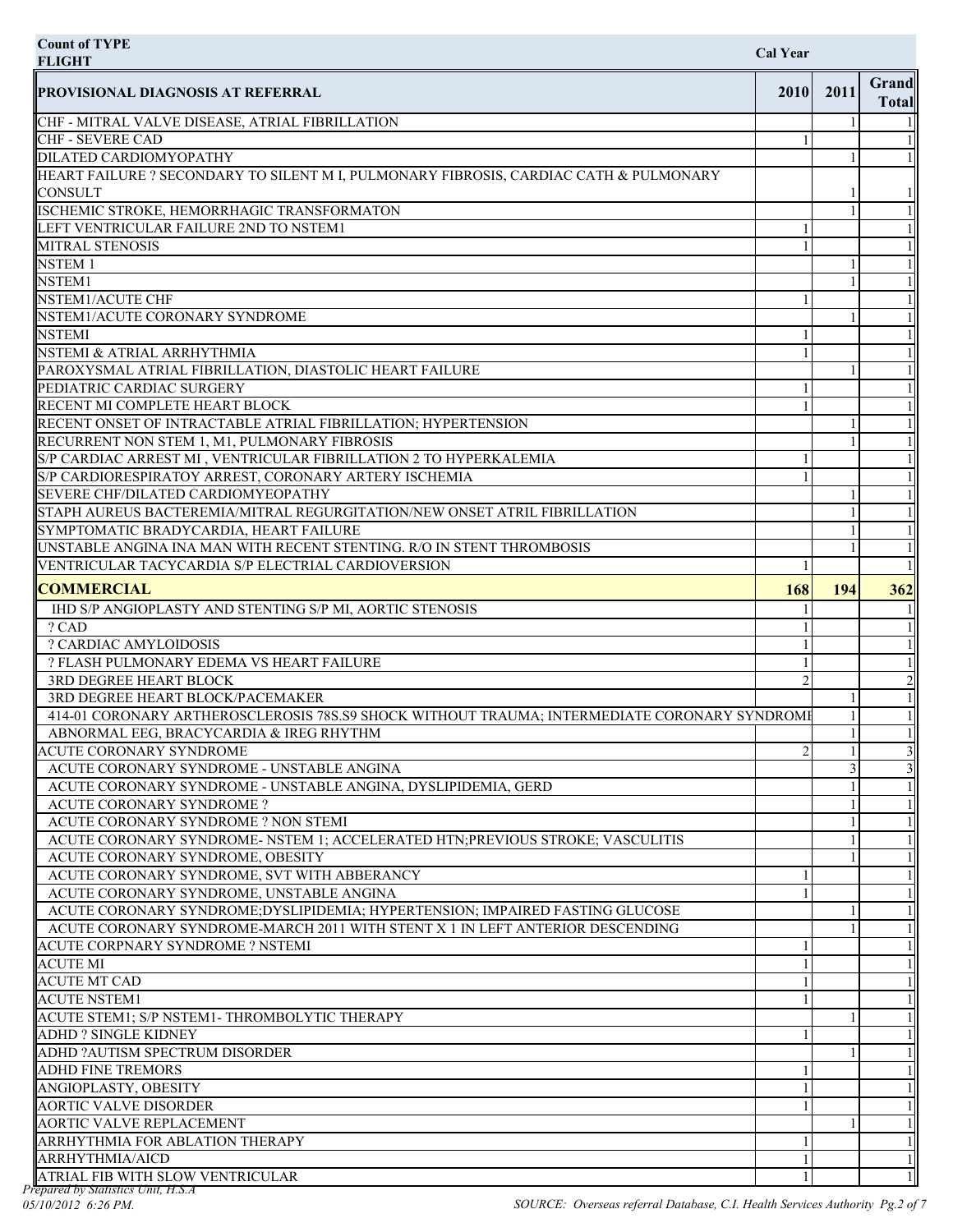| <b>Count of TYPE</b><br><b>FLIGHT</b>                                                                                                | <b>Cal Year</b> |      |                       |
|--------------------------------------------------------------------------------------------------------------------------------------|-----------------|------|-----------------------|
| <b>PROVISIONAL DIAGNOSIS AT REFERRAL</b>                                                                                             | 2010            | 2011 | Grand<br><b>Total</b> |
| ATRIAL FIB, CAD, ISCHEMIC CARDIOMYOPATHY                                                                                             |                 |      |                       |
| ATRIAL FIB, HTN, LEFT VENTRICULAR ?SYSTOLE                                                                                           |                 |      |                       |
| <b>ATRIAL FIBRILLATION</b>                                                                                                           |                 |      |                       |
| <b>ATRIAL FIBRILLATION POST CARDIOVERSION</b><br>ATRIAL FIBRILLATION/DEPRESSED SYSTOLIC FUNCTION WITH HYPOKINETIC L VENTRICLE, HEART |                 |      |                       |
| <b>FAILURE</b>                                                                                                                       |                 |      |                       |
| <b>ATRIAL FLUTTER ABLATION</b>                                                                                                       |                 |      |                       |
| ATYPICAL CHEST PAIN, ABNORMALITY OF CORONARY ARTERY - AUG 2010                                                                       |                 |      |                       |
| BILATERAL CARDIOMYOPATHY, S/P AIDS                                                                                                   |                 |      |                       |
| BIODYCARDIA, DYSPNEA, CAD, DYSLIPIDEMIA                                                                                              |                 |      |                       |
| BRADYCARDIA CORRECTED WITH PACEMAKERON SEP 2010                                                                                      |                 |      |                       |
| <b>BRADYCARDIA HYPERTENSION</b>                                                                                                      |                 |      |                       |
| BRADYCARDIA RECENT CORONARY STENT INSERTION                                                                                          |                 |      |                       |
| BRADYCARDIA, BLOCK (1ST DEGREE, HR 48 BPM, ST ELEVATION, PROLONGATION OF PULSE<br>BRADY-TACHYARRHTYMIA ? SICK SINUS SYNDROME         |                 |      |                       |
| CAD                                                                                                                                  |                 |      | 10                    |
| <b>CAD ANGINA</b>                                                                                                                    |                 |      |                       |
| CAD - POSITIVE STRESS ECHO SUGGESTING MULTI-VESSEL OBSTRUCTIVE CORONARY DISEASE                                                      |                 |      |                       |
| CAD S/P STENTING                                                                                                                     |                 |      |                       |
| <b>CAD S/P STENTING</b>                                                                                                              |                 |      |                       |
| CAD AORTIC VALUE REPLACEMENT                                                                                                         |                 |      |                       |
| CAD CAROTID ARTERY STENOSIS                                                                                                          |                 |      |                       |
| <b>CAD CHEST PAINS</b>                                                                                                               |                 |      |                       |
| CAD CKD IN KIDNEY TRANSPLANT                                                                                                         |                 |      |                       |
| <b>CAD MULTIPLE STAETS</b><br>CAD RECURRENT CHEST PAIN                                                                               | $\mathfrak{D}$  |      |                       |
| CAD S/P 2ND STENTING                                                                                                                 |                 |      |                       |
| <b>CAD S/P CABG</b>                                                                                                                  |                 |      |                       |
| <b>CAD S/P DEFIBRILLATOR</b>                                                                                                         |                 |      |                       |
| CAD S/P MI                                                                                                                           |                 |      |                       |
| <b>CAD S/P STENT</b>                                                                                                                 |                 |      |                       |
| <b>CAD S/P STENTING</b>                                                                                                              |                 |      | $\frac{3}{2}$         |
| CAD S/P STENTING, CVA                                                                                                                |                 |      |                       |
| CAD WITH MULTUPLE STENTS, CHEST PAIN                                                                                                 |                 |      |                       |
| <b>CAD WITH STENTS</b>                                                                                                               |                 |      |                       |
| CAD, PAD, HTN<br>CAD, S/P STENTING, CERVICALGIA, MIGRAINE                                                                            |                 |      |                       |
| CAD, ACS WITH INCREASED TROPONINS                                                                                                    |                 |      |                       |
| CAD, ANGINA, DYSLIPIDEMIA                                                                                                            |                 |      |                       |
| CAD, CARDIOMYOPATHY, S/P AICD IMPLANT                                                                                                |                 |      |                       |
| CAD, CARDIOMYOPATHY, S/P PC1                                                                                                         |                 |      |                       |
| CAD, CKS, HYPERTENSION                                                                                                               |                 |      |                       |
| CAD, DYSPNEA, CHEST DISCOMFORT, ISCHEMIA, SMOKER, ANGINA                                                                             |                 |      |                       |
| CAD, HTN, DYSLIPIDEMIA, ANGINA, DIABETES                                                                                             |                 |      |                       |
| CAD, HTN, DYSLIPIDEMIA, CAROTID ANEURYSM, DM, RECURRENT DVT                                                                          |                 |      |                       |
| CAD, HTN, PROGRESSIVE CRESCENDO, DYSLIPIDEMIA                                                                                        |                 |      |                       |
| CAD, MSTEMI<br>CAD, NEGATIVE STRESS TEST                                                                                             |                 |      |                       |
| CAD, NSTEM 1                                                                                                                         |                 |      |                       |
| CAD, PVD, MESENTERIC ISCHEMIA                                                                                                        |                 |      |                       |
| CAD, RECENT ADMISSION WITH CHEST PAIN                                                                                                |                 |      |                       |
| CAD, RECENT CHEST DISCOMFORT                                                                                                         |                 |      |                       |
| CAD, S/P CABG                                                                                                                        |                 |      |                       |
| CAD, S/P ICD IMPLANT                                                                                                                 |                 |      |                       |
| CAD, S/P STENT                                                                                                                       |                 |      |                       |
| CAD, S/P STENTING                                                                                                                    |                 |      |                       |
| CAD, S/P STENTING- LAD, HTN, DM<br>CAD, S/P STENTING, CHRONIC HEADACHES                                                              |                 |      |                       |
| CAD, S/P, PCl                                                                                                                        |                 |      |                       |
| CAD, S/P, STENTING                                                                                                                   |                 |      |                       |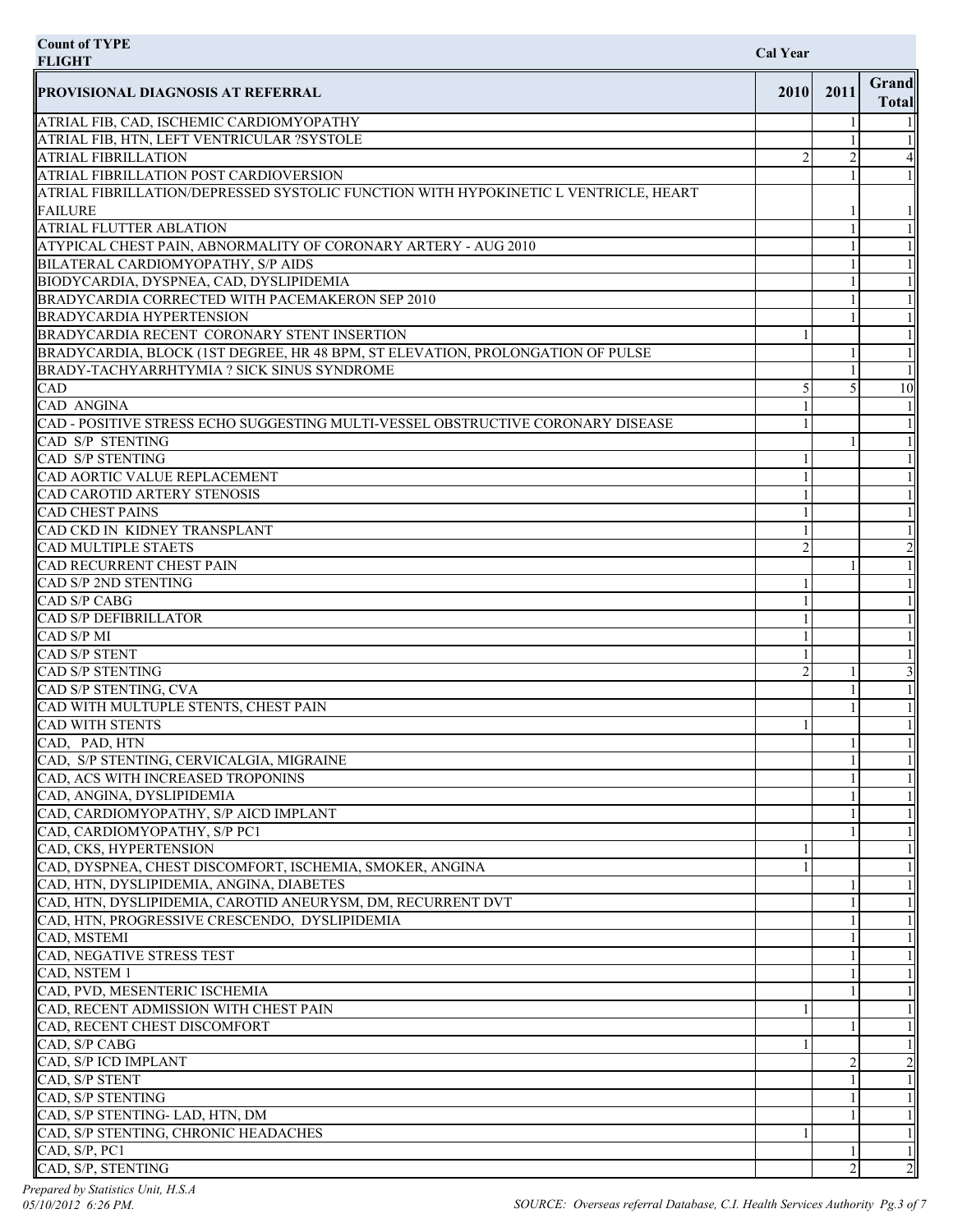| <b>Count of TYPE</b><br><b>FLIGHT</b>                                                  | <b>Cal Year</b> |      |                              |
|----------------------------------------------------------------------------------------|-----------------|------|------------------------------|
| <b>PROVISIONAL DIAGNOSIS AT REFERRAL</b>                                               | 2010            | 2011 | <b>Grand</b><br><b>Total</b> |
| CAD, S/P, STENTING, MIGRAINE                                                           |                 |      |                              |
| CAD, UNCONTROLLED DON, HTN                                                             |                 |      |                              |
| CAD/? MESENTERIC ISCHEMIA                                                              |                 |      |                              |
| CAD/A. FIB/CHF                                                                         |                 |      |                              |
| CAD/AORTIC VALVE STENOSIS                                                              |                 |      |                              |
| <b>CAD/CHEST PAIN</b>                                                                  |                 |      |                              |
| CAD/CHEST PAIN, S/P, PCA, RCA                                                          |                 |      |                              |
| CAD/CHF                                                                                |                 |      |                              |
| CAD/DM/HTN                                                                             |                 |      |                              |
| <b>CAD/SEVERE CHF</b>                                                                  |                 |      |                              |
| CAD; RECURRENT CHEST PAIN; POST STENTING - (L) CIRCUMFERENCE - 2010                    |                 |      |                              |
| <b>CARDIAC</b>                                                                         | 2               |      |                              |
| CARDIAC AMYLOIDOSIS, DYSPNEA, CHEST PAIN, AORTIC REGURGITATION                         |                 |      |                              |
| <b>CARDIAC ARRHYTHMIA</b>                                                              |                 |      |                              |
| CARDIAC ARRHYTHMIA FOR HOLTER MONITOR NOT AVAILABLE ON ISLAND FOR PAEDS & ELECTRICAL   |                 |      |                              |
| CONDUCTIVITY EVALUATION AS NECESSARY                                                   |                 |      |                              |
| CARDIAC ARRYTHMIA, PACEMAKER                                                           |                 |      |                              |
| CARDIAC FOLLOW UP CONSULT                                                              |                 |      |                              |
| CARDIAC MUMMER, MARFANOID FEATURES                                                     |                 |      |                              |
| CARDIAC MURMER (F HX CARDIOMYOPATHY) GENETICIST                                        |                 |      |                              |
| CARDIAC PACEMAKER, HYPERTENSION, HYPOTHROIDISM                                         |                 |      |                              |
| <b>CARDIAC PATIENT HTN</b>                                                             |                 |      |                              |
| CARDIOGENIC PULMONARY EDEMA; CAD S/P PTCA; CARDIAC ARRHYTHMIA; HYPERTENSION, DIABETES; |                 |      |                              |
| DYSLIPIDEMIA; AORTIC STENOSIS/SCLEROSIS                                                |                 |      |                              |
| CARDIOLOGY                                                                             |                 |      |                              |
| CARDIOLOGY & BARIATRIC REVIEW                                                          |                 |      |                              |
| CARDIOLOGY CONSULT                                                                     |                 |      |                              |
| CARDIOLOGY REVIEW; F/U BARIATRIC SURGERY                                               |                 |      |                              |
| CARDIOLOGY STENT IN JULY 2010                                                          |                 |      |                              |
| <b>CARDIOMYOPATHY</b>                                                                  |                 |      |                              |
| CARDIOMYOPATHY S/P AIDC IMPLANT                                                        |                 |      |                              |
| CARDIOMYOPATHY & INTERNAL PACE DEFIB.                                                  |                 |      |                              |
| CARDIOMYOPATHY WITH DEFIB/PACER                                                        |                 |      |                              |
| CARDIOMYOPATHY WITH LOW EJECTION FRACTION WITH AICD IMPLANT                            |                 |      |                              |
| <b>CARDIOMYOPTHY</b>                                                                   |                 |      |                              |
| <b>CAROTID ARETERY STENOSIS</b>                                                        |                 |      |                              |
| CAROTID ARTERY STENOSIS                                                                |                 |      |                              |
| CAROTID STENTING, HTN, DM                                                              |                 |      |                              |
| CHF                                                                                    |                 | 2    | $\gamma$                     |
| CHF / DILATED CARDIOMYOPATHY                                                           |                 |      |                              |
| CHF DILATED CARDIOMYOPATHY                                                             |                 |      |                              |
| CHF R/O CAD                                                                            |                 |      |                              |
| CHF SEVERE - CARDIOMYOPATHY                                                            |                 |      |                              |
| CHF UNSTABLE ANGINA, EXTENSIVE CORONARY                                                |                 |      |                              |
| CHF/CARDIOMYOPATHY                                                                     |                 |      |                              |
| <b>CHF-SEVERE CAD</b>                                                                  |                 |      |                              |
| CHFUNSTABLE ANGINA                                                                     |                 |      |                              |
| CORONARY ARTERY DISEASE                                                                | 2               |      | $\gamma$                     |
| CORONARY ART. DISEASE, CKD, HTN-DYSLIPEDEMIA                                           |                 |      |                              |
| CORONARY ARTERY (POST-STENTING); DIABETES WITH HYPOKALEMIA (UNKNOWN CAUSE)             |                 |      |                              |
| <b>CORONARY ARTERY DISEASE</b>                                                         |                 |      |                              |
| CORONARY ARTERY DISEASE PERSISTENT ANGINA                                              |                 |      |                              |
| CORONARY ARTERY DISEASE WITH PENTA STENT IN JULY 2011                                  |                 |      |                              |
| CORONARY ARTERY DISEASE WITH STENT x 1                                                 |                 |      |                              |
| CORONARY ARTERY DISEASE, CAROTID ARTERY STENOSIS, VERTEBRAL ARTERY DISEASE             |                 |      |                              |
| CORONARY ARTERY DISEASE, DYSLIPIDEMIA, OBESITY                                         |                 |      |                              |
| CORONARY ARTERY DISEASE, POSITIVE STRESS TEST                                          |                 |      |                              |
| <b>CORONARY ARTERY STENTING</b>                                                        |                 |      |                              |
| <b>CORONARY HEART DISEASE</b>                                                          |                 |      |                              |
| <b>CORONARY STENT</b>                                                                  |                 |      |                              |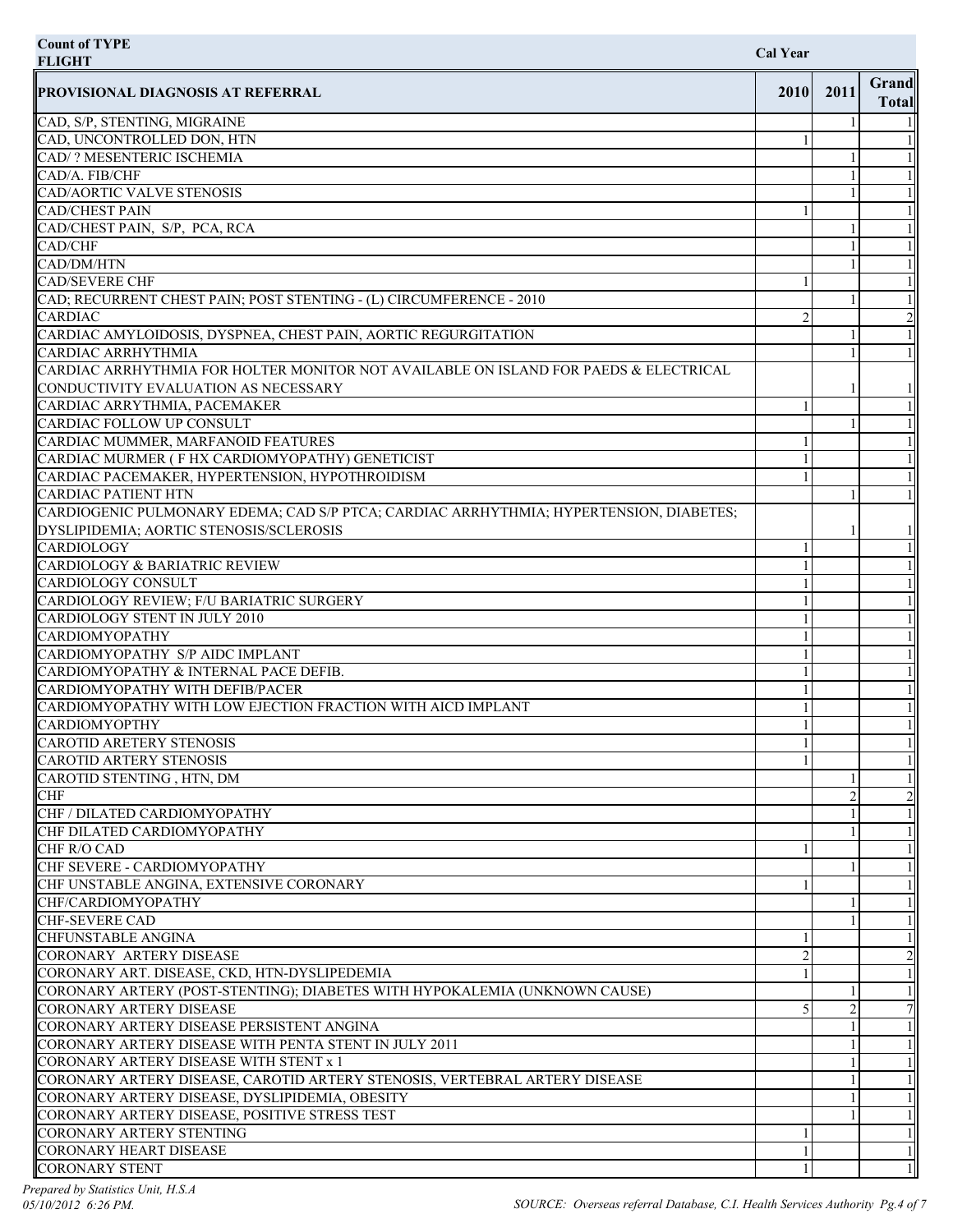| <b>Count of TYPE</b><br><b>FLIGHT</b>                                             | <b>Cal Year</b> |      |                              |
|-----------------------------------------------------------------------------------|-----------------|------|------------------------------|
| <b>PROVISIONAL DIAGNOSIS AT REFERRAL</b>                                          | 2010            | 2011 | <b>Grand</b><br><b>Total</b> |
| CORONORY ARTERY DISEASE                                                           |                 |      |                              |
| <b>DEFIBRILLATION</b>                                                             |                 |      |                              |
| DILATED CARDIOMAPATHY - FAMILIAL                                                  |                 |      |                              |
| DILATED CARDIOMYOPATHY                                                            |                 | 6    |                              |
| DILATED CARDIO-MYOPATHY                                                           |                 |      |                              |
| DILATED CARDIOMYOPATHY, CHF                                                       |                 |      |                              |
| DILATED CARDIOMYOPATHY, S/P AIDC IMPLANT                                          |                 |      |                              |
| DILATED CARDIOMYOPATHY WITH A DEPRESSED EJECTION FRACTION                         |                 |      |                              |
| DILATED CARDIO-MYOPATHY, WITH EF OF 30% ?PACEMAKER                                |                 |      |                              |
| DILATED CARDIOMYOPATHY, CCF, S/P, AIDC IMPLANT                                    |                 |      |                              |
| DILATED CARDIOMYOPATHY, CHF/AICD                                                  |                 |      |                              |
| DILATED CARDIOMYOPATHY, CKD                                                       |                 |      |                              |
| DILATED CORDIOMYOPATHY                                                            |                 |      |                              |
| DM, IHD, HTN, CAD, IMPLANTED DEFIBRILLATOR                                        |                 |      |                              |
| DOUBLE OUTLET RIGHT VENTRICLE, TACHYPNOE                                          |                 |      |                              |
| FOLLOW UP APPT WITH CARDIOLOGY                                                    |                 |      |                              |
| FOLLOW UP CAD & OESOPHAGEAL CA                                                    |                 |      |                              |
| FOR F/U CARDIOLOGY                                                                |                 |      |                              |
| HEART FAILURE COMPENSATED, CAD, PREVIOUSLY M1                                     |                 |      |                              |
| HYPERTENSION, VENTRICULAR TRACHYCARDIA                                            |                 |      |                              |
| HYPERTENSIVE HEART DISEASE POST CABG                                              |                 |      |                              |
| HYPERTENSIVE, DIABETIC WITH CORONARY ARTERY DISEASE                               |                 |      |                              |
| <b>IHD - MULTIPLE COMORBIDITIES</b>                                               |                 |      |                              |
| IHD S/P MI & S/P STENTING                                                         |                 |      |                              |
| <b>IHD S/P PTCA &amp; STENTING</b>                                                |                 |      |                              |
| IHD -S/P STENTING 2) HT 3) DM                                                     |                 |      |                              |
| IHD S/P STENTING JUNE 2008, HTN DM                                                |                 |      |                              |
| IHD SP ANGIOPLASTY AND STENTING, HTN, DIABETES MELLITUS                           |                 |      |                              |
| <b>IHD-S/P MI &amp; S/P STENTING</b>                                              |                 |      |                              |
| IHD-S/P STENTING JUN 2008; HTN; DM                                                |                 |      |                              |
| IHD--SP STENTING JUNE 2008 2) HT 3) DM                                            |                 |      |                              |
| <b>IHP-S/P ANGIOPLASTY &amp; STENTING 2008</b>                                    |                 |      |                              |
| <b>IMPLANTED DEFIB</b>                                                            |                 |      |                              |
|                                                                                   |                 |      |                              |
| IMPLANTED DEFIBRILLATOR & CCF                                                     |                 |      |                              |
| IMPLANTED DEFIBRILLATOR CHECK/PROGNOSIS FOR CHANGE OF BATTERY/DEFIB               |                 |      |                              |
| INCISIONAL HERNIA WITH CORONARY ARTERY DISEASE                                    |                 |      |                              |
| <b>INFERIOR ISCHEMIC/CAD</b>                                                      |                 |      |                              |
| <b>INFERIOR WALLMO S/P FIB</b>                                                    |                 |      |                              |
| <b>ISCHAEMIA</b>                                                                  |                 |      |                              |
| ISCHAEMIC HEART DISEASE, DIABETES MILLETUS, OBESITY                               |                 |      |                              |
| ISCHAEMIC HEART DISEASE, S/P STENTING JULY 2009                                   |                 |      |                              |
| ISCHAEMIC HEART DISEASE; S/P STENTING JAN 2008; IMPLANTABLE PACEMAKER BIOTRONIK   |                 |      |                              |
| <b>ISCHEMIA HAERT DISEASE</b>                                                     |                 |      |                              |
| <b>ISCHEMIA HEART DISEASE</b>                                                     |                 | 3    | 41                           |
| <b>ISCHEMIC CARDIOMYOPATHY</b>                                                    |                 |      |                              |
| <b>ISCHEMIC HAERT DISEASE</b>                                                     |                 |      |                              |
| <b>ISCHEMIC HEART DISEASE</b>                                                     | q               |      | 11                           |
| ISCHEMIC HEART DISEASE - S/P ANGIOPLASTY; AORTIC STENOSIS; DIABETES; HYPERTENSION |                 |      |                              |
| ISCHEMIC HEART DISEASE - S/P CABG, STENTING DEC 2010, DYSLIPIDEMIA                |                 |      |                              |
| ISCHEMIC HEART DISEASE - S/P DRUG ELUTING STENT                                   |                 |      |                              |
| ISCHEMIC HEART DISEASE - S/P PTCA, CARDIOMYOPATHY AICD, HTH, DYSLIPIDEMIA         |                 |      |                              |
| ISCHEMIC HEART DISEASE- S/P STENLY, HTN, DM                                       |                 |      |                              |
| ISCHEMIC HEART DISEASE- S/P STENTING JULY 2009, HYPERLIPIDEMIA                    |                 |      |                              |
| ISCHEMIC HEART DISEASE STENT INSERTION 2005                                       |                 |      |                              |
| ISCHEMIC HEART DISEASE, DM, HTM                                                   |                 |      |                              |
| ISCHEMIC HEART DISEASE, S/P M1 & STENTING' HYPERLIPIDEMIA, HYPERTENION            |                 |      |                              |
| ISCHEMIC HEART DISEASE, S/P M1-2008 & ANGIOPLASTY                                 |                 |      |                              |
| ISCHEMIC HEART DISEASE, S/P STENT PLACEMENT, AORTIC VALVE STENOSIS                |                 |      |                              |
| ISCHEMIC HEART DISEASE, S/P STENTING 2008, DYSLIPIDEMIA                           |                 |      |                              |
| ISCHEMIC HEART DISEASE, S/P STENTING JULY 2009                                    |                 |      |                              |
|                                                                                   |                 |      |                              |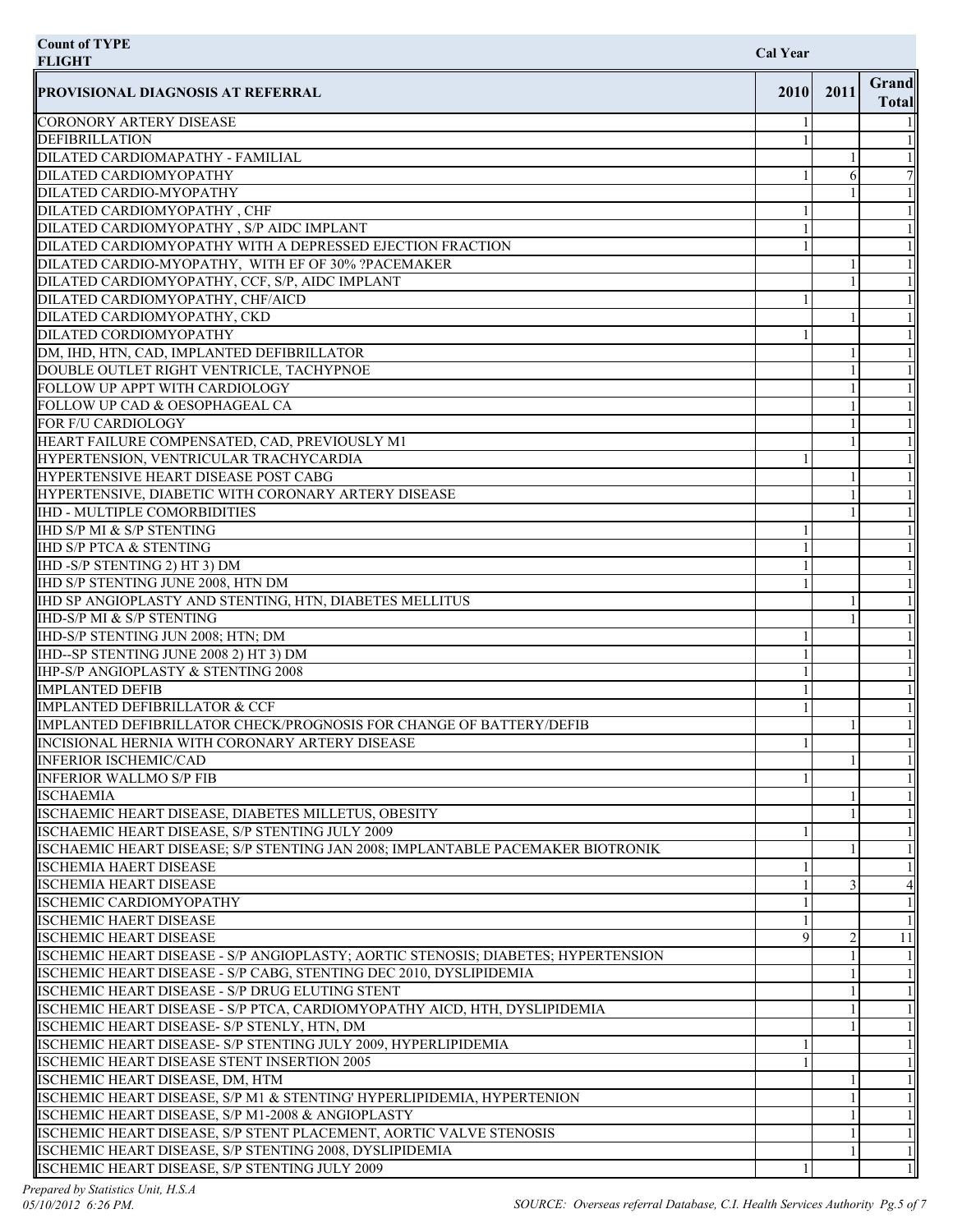| <b>Count of TYPE</b><br><b>FLIGHT</b>                                                                                       | <b>Cal Year</b>             |      |                              |
|-----------------------------------------------------------------------------------------------------------------------------|-----------------------------|------|------------------------------|
| <b>PROVISIONAL DIAGNOSIS AT REFERRAL</b>                                                                                    | 2010                        | 2011 | <b>Grand</b><br><b>Total</b> |
| ISCHEMIC HEART DISEASE; S/P STENTING 2010; THROMBOLYTIC THERAPY 2011                                                        |                             |      |                              |
| ISCHEMIC HEART DISEASE; HYPERLIPIDEMIA, HYPERTENSION                                                                        |                             |      |                              |
| ISCHEMIC HEART DISEASE; S/P ANGIOPLASTY & STENTING; DIABETES MILLETUS, AORTIC SRENOSIS                                      |                             |      |                              |
| ISCHEMIC HEART DISEASE; S/P DRUG ELUTING STENTING; ATRIAL FIBRILLATION                                                      |                             |      |                              |
| ISCHEMIC HEART DISEASE; S/P PCI 2010; AORTIC STENOSIS; HYPERTENSION                                                         |                             |      |                              |
| ISCHEMIC HEART DISEASE; S/P STENTING; DYSLIPIDEMIA, DIABETES MELLITUS<br>ISHEMIC HEART DISEASE - S/P CABG, AICD - BIOTRONIK |                             |      |                              |
| L CHEST PAIN; ANGINA; CORONARY ARTERY SYMPTOMS; DIABETES                                                                    |                             |      |                              |
| MITRAL REGURGITATION, S/P REPLACEMENT, CAD                                                                                  |                             |      |                              |
| <b>MITRAL STENOSIS</b>                                                                                                      |                             |      | $\overline{c}$               |
| MITRAL VALVE PROLAPSE WITH MODERATE REGURGITATION                                                                           |                             |      |                              |
| MITRAL VALVE PROLAPSE WITH SUPRAVENTRICULAR ARRHYTHMIA                                                                      |                             |      |                              |
| MITRAL VALVE REPLACEMENT; IMPLANTABLE PACEMAKER; DILATED CARDIOMYOPATHY                                                     |                             |      |                              |
| MITRAL VALVEL REPLACEMENT AND CHRONIC HEADACHES                                                                             |                             |      |                              |
| MULTIPLE OBSTRUCTIVE CAD - CIRCUMFLEX, OBTUSE MARINAL, RVC                                                                  |                             |      |                              |
| MULTIVESSEL CORONARY ARTERY DISEASE                                                                                         |                             |      |                              |
| N STEM 1                                                                                                                    |                             |      |                              |
| NON STEM 1, BACKGROUND CAD<br>NONISCHEMIC CARDIOMYOPATHY                                                                    |                             |      |                              |
| NSTEM1                                                                                                                      |                             |      |                              |
| NSTEMI, HYPERLIPIDEMIA, HTN                                                                                                 |                             |      |                              |
| ORTHOTOPIC HEART TRANSPLANT                                                                                                 |                             |      |                              |
| P.A.D AORTA FEM BYPASS: RECURRENT STENOSIS OF RIGHT FEM-POP GRAFT                                                           |                             |      |                              |
| PACE MAKER INSERTION                                                                                                        |                             |      |                              |
| PACEMAKER BATTERY CHANGE WITH DR COY                                                                                        |                             |      |                              |
| PACEMAKER BATTERY END OF LIFE                                                                                               |                             |      |                              |
| <b>PACEMAKER CHECK</b>                                                                                                      |                             | 3    | 3                            |
| PACEMAKER IN SITU                                                                                                           |                             |      |                              |
| <b>PACEMAKER INSTALLED</b>                                                                                                  |                             |      |                              |
| PAD, ? DISEASE, S/P MITRAL VALVE                                                                                            |                             |      |                              |
| PAROXSYMAL ATRIAL FIBRILLATION; HYPERTENSION; DYSLIPIDEMIA; OBESITY                                                         |                             |      | 11                           |
| PAROXYMAL ATRIAL NON SUSTAINED V TACY, S/P AIDC IMPLANT<br>PAROXYSMAL ATRIAL FIB                                            |                             |      |                              |
| PAROXYSMAL ATRIAL FIBILLATION                                                                                               |                             |      |                              |
| PAROXYSMAL ATRIAL FIBRILLATOR                                                                                               |                             |      |                              |
| POSSIBLE STRUCTURAL HEART DISEASE                                                                                           |                             |      |                              |
| POST CARDIAC ANGIOPLASTY & REPAIR AAA                                                                                       |                             |      |                              |
| RECENT CORONARY BY PASS                                                                                                     |                             |      |                              |
| <b>RECENT MI</b>                                                                                                            |                             |      |                              |
| RECENT NTEM1-AUGUST 2010                                                                                                    |                             |      |                              |
| RECURRENT CHEST PAIN, BACKGROUND CAD UNCONTROLLED DM                                                                        |                             |      |                              |
| RECURRENT CHEST PAIN, CAD                                                                                                   |                             |      |                              |
| RECURRENT CHEST PAIN, CARDIAC SYNDROME X VS DACOSTA SYNDROME                                                                |                             |      |                              |
| RECURRENT CHEST. BACKGROUND CAD                                                                                             |                             |      |                              |
| RECURRENT HEART FAILURE, CHEST PAINS                                                                                        | $\mathcal{D}_{\mathcal{L}}$ |      |                              |
| RECURRENT PALPITATION, PAROSYSMAL - A-FIB<br>REPLACE DEFRIB/PACEMAKER                                                       |                             |      |                              |
| REQUEST REVIEW CARDIOLOGY/PULMONOLOGY                                                                                       |                             |      |                              |
| REVIEW CARDIOLOGY. DIABETIC & CAD                                                                                           |                             |      |                              |
| REVIEW CARDIOLOGY; DIABETOLOGIST                                                                                            |                             |      |                              |
| REVIEW DEFIBRILLATOR/PACEMAKER                                                                                              |                             |      |                              |
| REVIEW DR COY - MIAMI                                                                                                       |                             |      |                              |
| REVIEW PACEMAKER, SYNCOPAL EPISODES                                                                                         |                             |      |                              |
| REVIEW POST BYPASS REQUESTED BY CARDIOLOGIST DR. COY                                                                        |                             |      |                              |
| <b>REVIEW UPDATED DEFIBRILLATOR</b>                                                                                         |                             |      |                              |
| <b>REVIEW WITH CARDIOLOGY &amp; ECHO</b>                                                                                    |                             |      |                              |
| <b>RHEUMATIC HEART DISEASE</b>                                                                                              |                             |      |                              |
| RHEUMATIC VALVULAR HEART DISEASE ? CAD                                                                                      |                             |      |                              |
| <b>ROUTINE CARDIOLOGY REVIEW</b>                                                                                            |                             |      |                              |